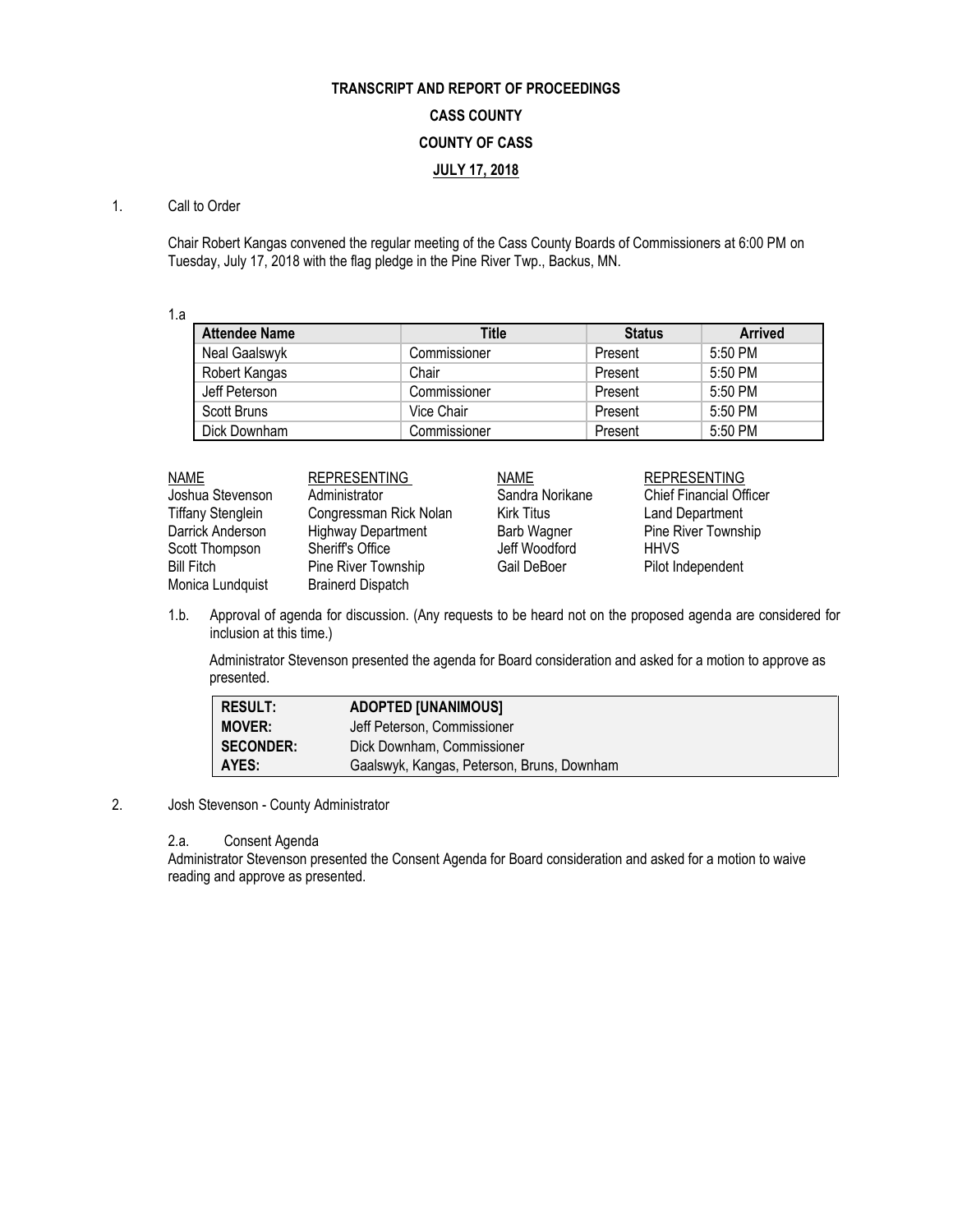Approve - Minutes of July 3rd, 2018

Approve – Auditor ACH (P1 2018 Tax Settlement Final) dated July 3, 2018 in the amount of \$2,647,574.28

Approve – Auditor Warrants dated June 28, 2018 in the amount of \$872,547.75

Approve – Auditor Manual Warrants/Voids/Corrections (Batch 2) dated June 2018 in the amount of \$693,909.51

Receive & File – June 2018 Monthly budget reports.

Approve – Auditor Warrants dated July 5, 2018 in the amount of \$255,270.22

Approve – HHVS IFS Special Auditor Warrants dated June 27, 2018 in the amount of \$1,599.99

Approve – HHVS IFS-SSIS Special Auditor Warrants dated June 27, 2018 in the amount of \$2,555.62

Approve – HHVS IFS Auditor Warrants dated June 29, 2018 in the amount of \$133,809.60

Approve – HHVS IFS-SSIS Auditor Warrants dated June 29, 2018 in the amount of \$132,696.94

Approve – HHVS IFS- Manual Warrants/Voids/Corrections (Batch 1) dated June 2018 in the amount of (\$1,512.50)

Receive & File – Notice of retirement of Paul Fairbanks, County Planner, effective July 31, 2018.

Receive & file - Notice of retirement of Heidi Massie, Fiscal Supervisor II, effective July 20, 2018 and receive and file the notice of intent to fill budgeted Fiscal Supervisor II position, Grade 31.

Receive & file - Notice of appointment of Paula Vareberg, County Agency Social Worker-CPS, Grade 30, Step 1 vacated by Tricia Miller, County Agency Social Worker-CPS, effective August 6, 2018

Approve – Lieutenant-Public Information Officer position. In recent years, Sheriff's Offices have a need to become more transparent with media and the public. Having one person assigned to this area within our office will allow for clear, concise and accurate information being released in a timely manner. This position will not require an additional hire and our budget will absorb the increase.

Approve – Capital Projects Fund Payments:

Mark Beard \$5,250 (various – capital items only)

Lucachick - \$3,992.50 and \$2,493.15 (various)

Braun Intertec \$1,611.65 (Longville HWY)

Martin Mechanical Designs \$446.45 (Longville HWY)

Hawkinson Construction Co Inc \$4,440.56 (Remer HWY Retainage)

Srock Construction Inc \$73,000 (Walker HWY Roof)

Walker Pipe and Supply \$550.80 (Voter Storage)

Young Auto Parts \$150 (Voter Storage)

Approve - Three corrections discovered when beginning entry of debt write-off's approved at the June  $19<sup>th</sup>$ Board Meeting.

Approve – Memorandum of understanding to join Camp Ripley Veterans State Trail partnership.

Approve: 2018 Federal Payment-In-Lieu distribution to townships totaling \$128,822 and Cass County's share totaling \$300,585.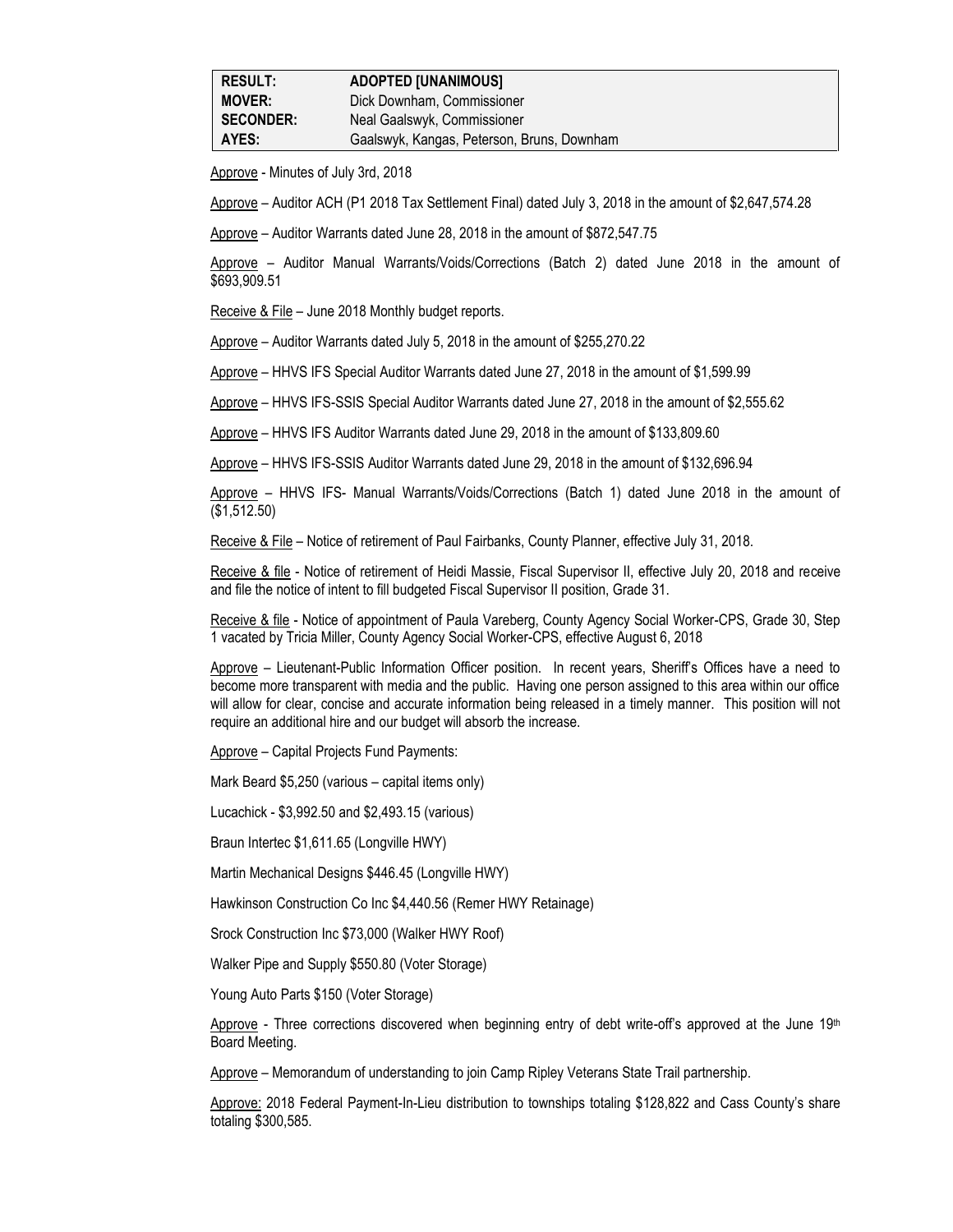Approve – Application for Cass County/Leech Lake Wellness Court Grant, A-DGCT19-2019 CASS DWI-006, in the amount of \$109,030 through the Minnesota Department of Public Safety, Office of Traffic Safety.

Approve – Law Enforcement agreement between the Cass County Sheriff's Office and Moondance Jam, Inc. to provide law enforcement services for Moondance on the dates of July 19-21, 2018.

Receive & File – June 2018 Interest Report

Receive & file - Child Service Costs

Receive & file - Cash Account Balance Comparison

Receive & File - Application for Zoning Reclassification and remand to Cass County Planning Commission to notify and schedule public hearing.

Receive and file timber auction results:

| June 28, 2018 | 4,279 cords totaling \$168,186    |
|---------------|-----------------------------------|
| May 31, 2018  | 2,794 cords totaling \$88,834     |
| April 26,2018 | 7,241 cords totaling \$240,845.35 |

Refer – Initiative Foundation 2019 budget request to Budget Committee.

2.b. Report back from Insurance Committee of the Board

Administrator Stevenson provided meeting notes and a summary of the insurance committee meeting that took place following the regular Board meeting on July 3, 2018. It was noted that 2017 Blue Cross Blue Shield (BCBS) claims are being reprocessed by BCBS due to a software update that did not account for the intermediate deductible on some plans. It was also noted that this was being done without informing the County to refund overpayments by some members. It was also noted that some members are receiving additional bills from providers. BCBS has been asked not to collect any additional funds from members for 2017 claims. No action was recommended to the full Board at this time.

A report on the Minnesota County Information Systems (MCIS) relationship with the County was also provided. It was noted that MCIS employees are using County ancillary insurance plans and receiving W2's from Cass County. It was also noted that retirees from MCIS are requesting to COBRA ancillary insurance plans through Cass County. The Insurance Committee of the Board recommended a motion to provide notice to MCIS that Cass County will no longer provide insurance or fiscal agent duties after 2019.

| <b>RESULT:</b>   | <b>APPROVED [UNANIMOUS]</b>                |
|------------------|--------------------------------------------|
| <b>MOVER:</b>    | Dick Downham, Commissioner                 |
| <b>SECONDER:</b> | Scott Bruns, Vice Chair                    |
| AYES:            | Gaalswyk, Kangas, Peterson, Bruns, Downham |

- 3. Robert Tipping University of Minnesota
	- 3.a. Cass County Geologic Atlas

Robert Tipping from the University of Minnesota provided a summary of recent Cass County Geologic Atlas work. It was noted that this was a three year project to date and that the work recently completed was phase one of two. He explained that the data produced included bedrock mapping defining the container that holds ground water and sediments across the County. He noted that this information was produced from well data complied by County staff. He reported that phase two of the project is next and will be completed by the MNDNR. Phase two of the project will produce a map of water chemistry and ground water flow direction. He noted that the completed project will provide information for mining potential and groundwater pumping activity. It was also reported that the total project cost for Cass County's Geologic Atlas is \$450,000 and that the County contribution was staff time on well data. He announced plans to conduct a workshop in the near future for well drillers, farmers, and other interested parties to explain how the information can be used. The Board thanked him for the information and report.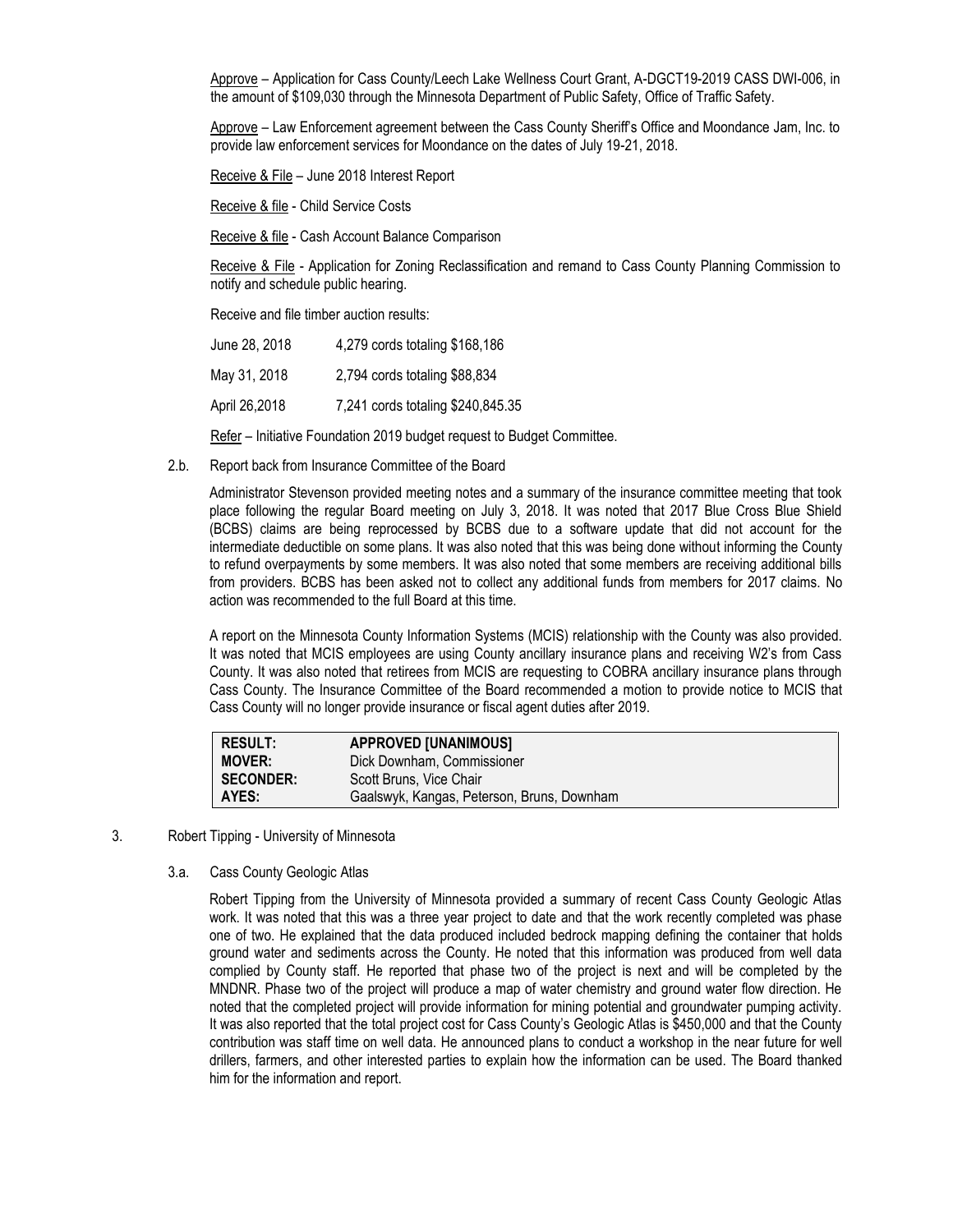## **RESULT: RECEIVED AND FILED**

- 4. Jeff Woodford Health Human and Veterans Services
	- 4.a. Overview of VA Fiscal Year 2017

Cass County Veterans Services Officer Jeff Woodford provide an overview of fiscal year 2017 and County rankings. The report provided information on total expenditures by County, average compensation and pension spent per veteran, and medical amounts ranking by County. He noted that the veteran's population dropped by 2% from 2016. He also noted that compensation to veterans in Cass County increased by 18% with education being the biggest change. He also noted that wealthy counties are at the bottom for qualifying VA benefits. It was also reported that 10% of the County population were veterans in 2017. The Board thanked him for the information.

### **RESULT: RECEIVED AND FILED**

4.b. Sourcewell Grant for VA Medical Equipment Storage

Cass County Veterans Service Officer Jeff Woodford reported that Cass County is a recipient of a Sourcewell grant to fund a medical equipment storage unit in Hackensack. He noted plans to work with the highway department and environmental service for permits and site prep. He also noted that the grant agreement will be placed on the consent agenda for Board consideration at a future County Board meeting. The Board thanked him for the update.

**RESULT: RECEIVED AND FILED**

4.c. Establish Purple Heart Ceremony

Cass County Veteran Services Officer Jeff Woodford reported that Governor Dayton recently signed a bill to encourage Cities and Counties to do purple heart proclamations to honor the sacrifices Purple Heart veterans have made for our country. He noted that purple heart proclamations are made during a ceremony that can be done at a regular Board meeting. He also noted that after the proclamation, signs will be posted on the County boundary line notifying the public that Cass is a purple heart County. He then asked for a motion to establish Purple Heart Ceremony during the regular August 7<sup>th</sup> County Board meeting that begins at 9:00am in the Cass County Courthouse Annex in Walker, MN.

| <b>RESULT:</b>   | <b>APPROVED [UNANIMOUS]</b>                |
|------------------|--------------------------------------------|
| <b>MOVER:</b>    | Scott Bruns, Vice Chair                    |
| <b>SECONDER:</b> | Robert Kangas, Chair                       |
| AYES:            | Gaalswyk, Kangas, Peterson, Bruns, Downham |

- 5. Kirk Titus Land Department
	- 5.a. Land Sale Results

Land Commissioner Kirk Titus provide a summary of June 23, 2018 tax forfeited land auction and 2018 land sale activity to date. He noted that the June  $23<sup>rd</sup>$  auction resulted in a room full of bidders with 14 of 26 parcels sold. He also noted that Auditor Treasurer Department and Land Department staff provided excellent customer service during the auction to ensure prompt service. He reported that the auction proceeds were \$294,473 and total land sale activity up to June 26, 2018 was \$461,223 with 303.54 acres returned to the tax rolls. Information regarding the tax forfeit distribution to schools and township was also provided in the report. It was also noted that over 100 parcels are still available over the counter for purchase by the public. The Board thanked him for the report.

| <b>RECEIVED AND FILED</b><br><b>RESULT:</b> |  |
|---------------------------------------------|--|
|---------------------------------------------|--|

- 6. Sandra Norikane Chief Financial Officer
	- 6.a. 2017 and 2018 Financial Updates

Chief Financial Officer Sandra Norikane provide 2017 preliminary audit results. She noted that fieldwork was completed in March with one less day than 2016 and one less week than the 2015 audit. She also noted that we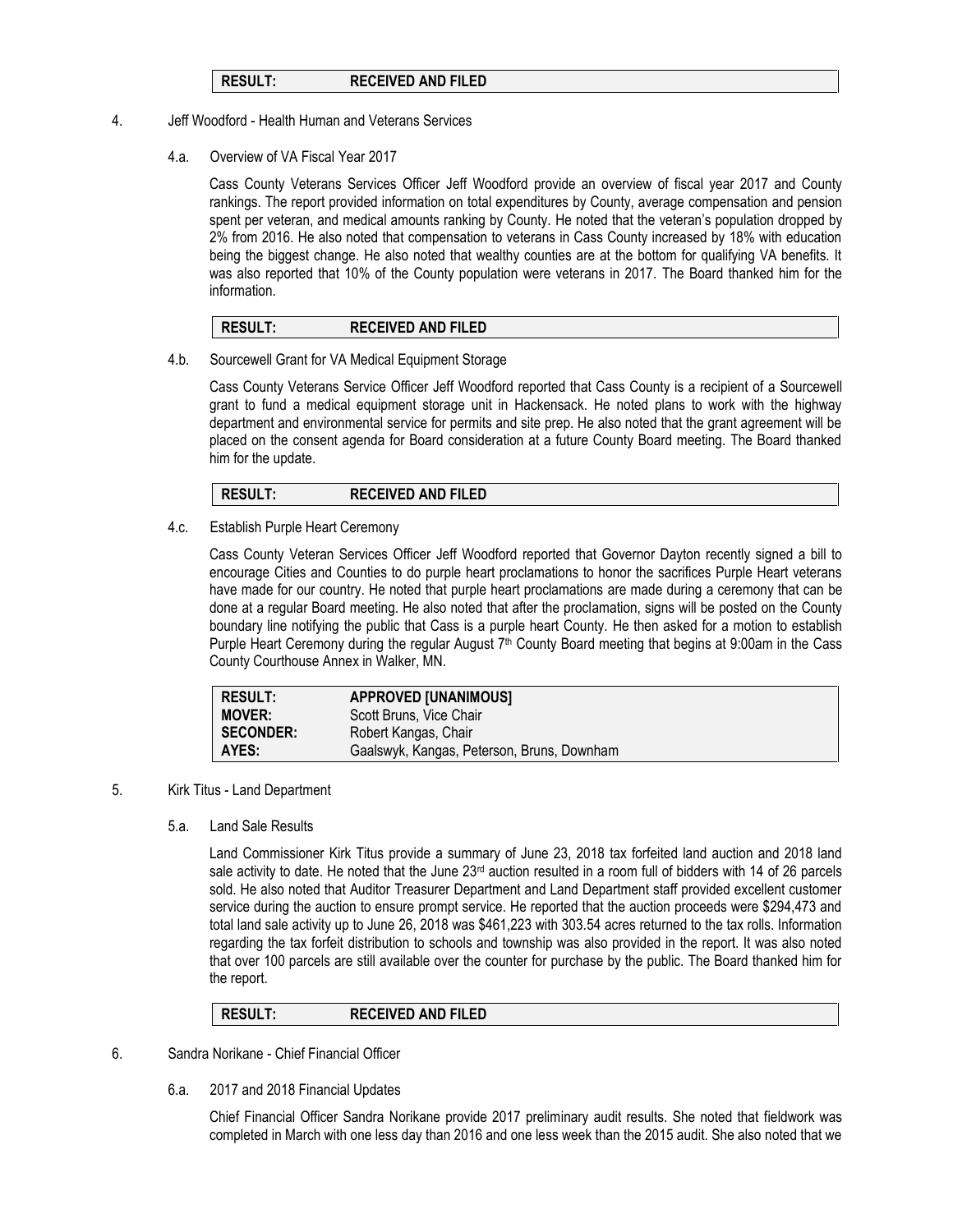continue to work with the Office of the State Auditor (OSA) to keep audit cost down by drafting audit report entirely in-house and providing information electronically. It was noted that we removed our "custodial credit risk" footnote by moving investments out of Wells Fargo Securities into Multi-Securities Bank. It was also reported that the OSA does plan to formally comment on our gas cards policy - since the cards allow the purchase of items inside a gas station they need to be treated like credit cards with a sign off sheet on file which outlines responsibilities. She noted plans to request an increase to our uninsured claims amount to the legal tort limit (\$1.5M) and potentially increasing HHVS out of home placement reserve amount to \$3.5M as we learn of more unfunded mandates once audit is considered final. She also reported on 2018 budget to actual activity with all areas trending well and that a 6/30 budget amendment is not necessary. It was also noted that our investment income is trending better than budget and we have been able to keep our investments local. She also noted that monthly LOST tax collections continue to increase over the prior year, with our summer visitor months still upcoming. The Board thanked her for the information and report.

# **RESULT: RECEIVED AND FILED**

6.b. Updates to County Procurement Policy

Chief Financial Officer Sandra Norikane provided an updated procurement policy for Board consideration. She noted that effective August 1, 2018, the Minnesota Uniform Municipal Contracting Law will increase its threshold for bidding requirements on contracts to \$175,000 from the previous amount of \$100,000. She also noted that the Office of the State Auditor requested clarification within the policy for how certain transactions are to be handled. While the County references the Uniform Municipal Contracting Law, and Uniform Guidance for federal awards, it did not seem unreasonable to incorporate the requested changes as part of the update. She then asked for a motion to adopt the updated procurement policy noting NJPA is now Sourcewell with an effective date of August 1, 2018.

| <b>RESULT:</b>   | <b>APPROVED [UNANIMOUS]</b>                |
|------------------|--------------------------------------------|
| <b>MOVER:</b>    | Dick Downham, Commissioner                 |
| <b>SECONDER:</b> | Neal Gaalswyk, Commissioner                |
| AYES:            | Gaalswyk, Kangas, Peterson, Bruns, Downham |

- 7. Darrick Anderson Highway Department
	- 7.a. Longville Garage & Ambulance Contract Awards

Highway Engineer Darrick Anderson presented bid results for the 2018 Longville highway garage and ambulance building project. He noted that low bids for this project were less than the bids received for the 2017 Remer project. He also noted that the project is funded with Capital Improvement Funds and from the Longville Ambulance Subordinate Service District. He then asked for a motion to award contracts on Longville Highway Garage and Ambulance 2018 Building Project to Srock Construction for \$435,363.00 for the Steel Building and Interior items, Vercon Construction for \$107,100.00 for the Concrete items, Pipe Dreamz Plumbing & Heating for \$71,720.00 for Plumbing items, Pipe Dreamz Plumbing & Heating for \$176,625.00 for HVAC items, and RW Electric for \$99,249.00 for Electrical items.

Steel Building and Interior items bids were Srock Construction for \$435,363, Hytec Construction for \$461,229, and Vercon Construction for \$599,300.

Concrete bids were Hytec Construction for \$115,500 and Vercon Construction for \$107,100.

Plumbing bids were Pipe Dreamz Plumbing and Heating for \$71,720, Lundberg Pluming and Heating for \$101,860, and Vercon Construction for \$117,500.

HVAC buds were Pipe Dreamz Plumbing and heating for \$176,625, Isaacson Inc Ikes H & C for \$198,250, Lindberg Plumbing and Heating for \$226,800, and Vercon Construction for \$261,550.

Electrical Bids were RW Electric for \$99,249, Vercon Construction for \$150,600, and Lee Davis Electric for \$132,600.

| <b>RESULT:</b>   | <b>APPROVED [UNANIMOUS]</b>                |
|------------------|--------------------------------------------|
| <b>MOVER:</b>    | Dick Downham, Commissioner                 |
| <b>SECONDER:</b> | Neal Gaalswyk, Commissioner                |
| AYES:            | Gaalswyk, Kangas, Peterson, Bruns, Downham |
|                  |                                            |

7.b. Traffic Investigation Study on CSAH 77